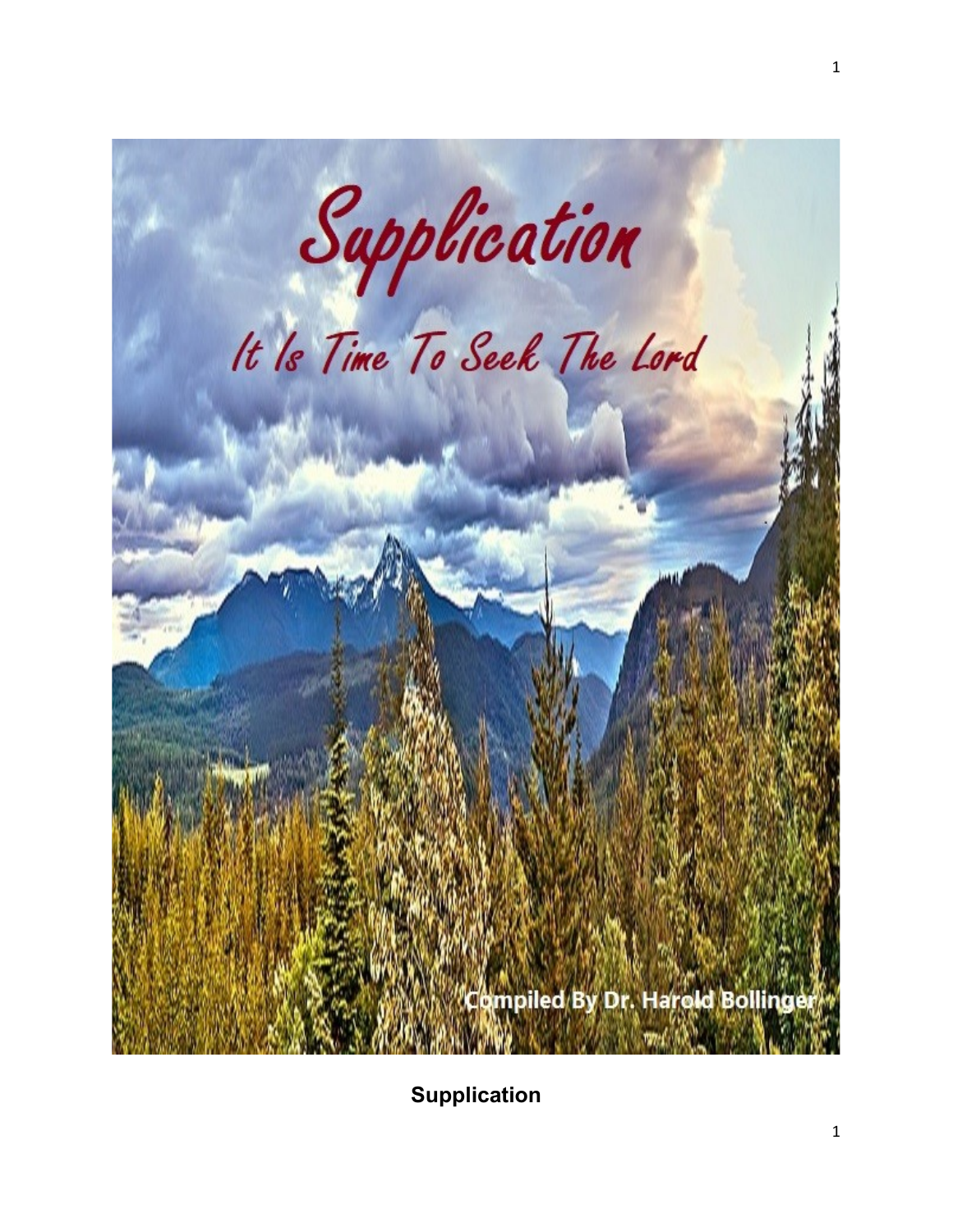Supplication is a noun which means "to plead humbly."

While a **supplication** is often thought of as a religious prayer (it is used 60 times in **the Bible**), it can logically be applied to any situation in which you must entreat someone in power for help or a favor.

# **The difference between prayer and supplication**

Supplication is a form of prayer but considered as kneeling down and bending down in which someone makes a humble petition or an entreaty God. Prayer, however, can be defined as sincere thanksgiving or requests made to

# **[Philippians 4:6](https://www.kingjamesbibleonline.org/Philippians-4-6/)** - 7

Be careful for nothing; but in everything by prayer and supplication with thanksgiving let your requests be made known unto God. [7] And the peace of God, which passeth all understanding, shall keep your hearts and minds through Christ Jesus.

Imagine never worrying about anything! It seems like an impossibility; we all have worries on the job, in our homes, at school. But Paul's advice is to turn our worries into prayers. Do you want to worry less? Then pray more! Whenever you start to worry, stop and pray.

God's peace is different from the world's peace (see [John 14:27\)](http://www.crossbooks.com/verse.asp?ref=Jn+14%3A27). True peace is not found in positive thinking, in absence of conflict, or in good feelings. It comes from knowing that God is in control. Our citizenship in Christ's Kingdom is sure, our destiny is set, and we can have victory over sin. Let God's peace guard your heart against anxiety.

What we put into our mind determines what comes out in our words and actions. Paul tells us to program our mind with thoughts that are true, honorable, right, pure, lovely, admirable, excellent, and worthy of praise. Do you have problems with impure thoughts and daydreams? Examine what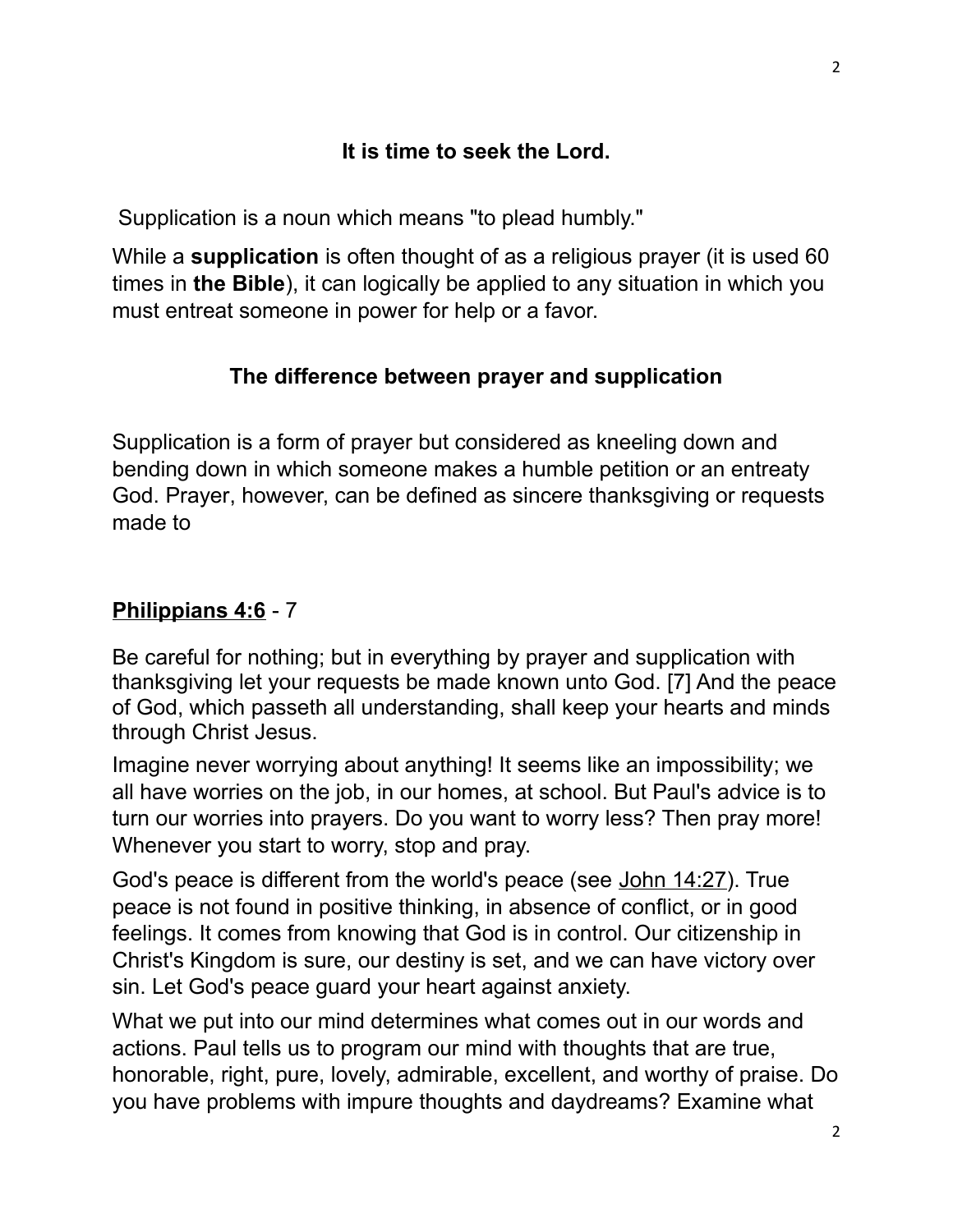you are putting into your mind through television, Internet, books, conversations, movies, and magazines. Replace harmful input with wholesome material. Above all, read God's Word and pray. Ask God to help you focus your mind on what is good and pure. It takes practice, but it can be done.

## **Discuss your faith.**

**[James 5:16](https://www.kingjamesbibleonline.org/James-5-16/)** - Confess your faults one to another, and pray one for another, that ye may be healed. The effectual fervent prayer of a righteous man availeth much.

People in the church are not alone. Members of Christ's body should be able to count on others for support and prayer, especially when they are sick or suffering. The elders should be on call to respond to the illness of any member, and the church should be sensitive to the needs of all its members.

The "prayer offered in faith" does not refer to the faith of the sick person but to the faith of the people praying. God heals, faith doesn't, and all prayers are subject to God's will. But prayer is part of God's healing process.

Christ has made it possible for us to go directly to God for forgiveness. But confessing our needs to each other still has an important place in the life of the church.

(1) If we have sinned against an individual, we must ask him or her to forgive us.

(2) If our sin has affected the church, we must confess it publicly.

If we need loving support as we struggle with a sin, we should confess that need to those who are able to provide that support.

If we doubt God's forgiveness, after confessing a sin to him, we may wish to confess that need to a fellow believer for assurance of God's pardon. In Christ's Kingdom, every believer is a priest to other believers [\(1 Peter 2:9\)](http://www.crossbooks.com/verse.asp?ref=1Pe+2%3A9).

The Christian's most powerful resource is communion with God through prayer. The results are often greater than we thought were possible. Some people see prayer as a last resort to be tried when all else fails. This approach is backward. Prayer should come first. Because God's power is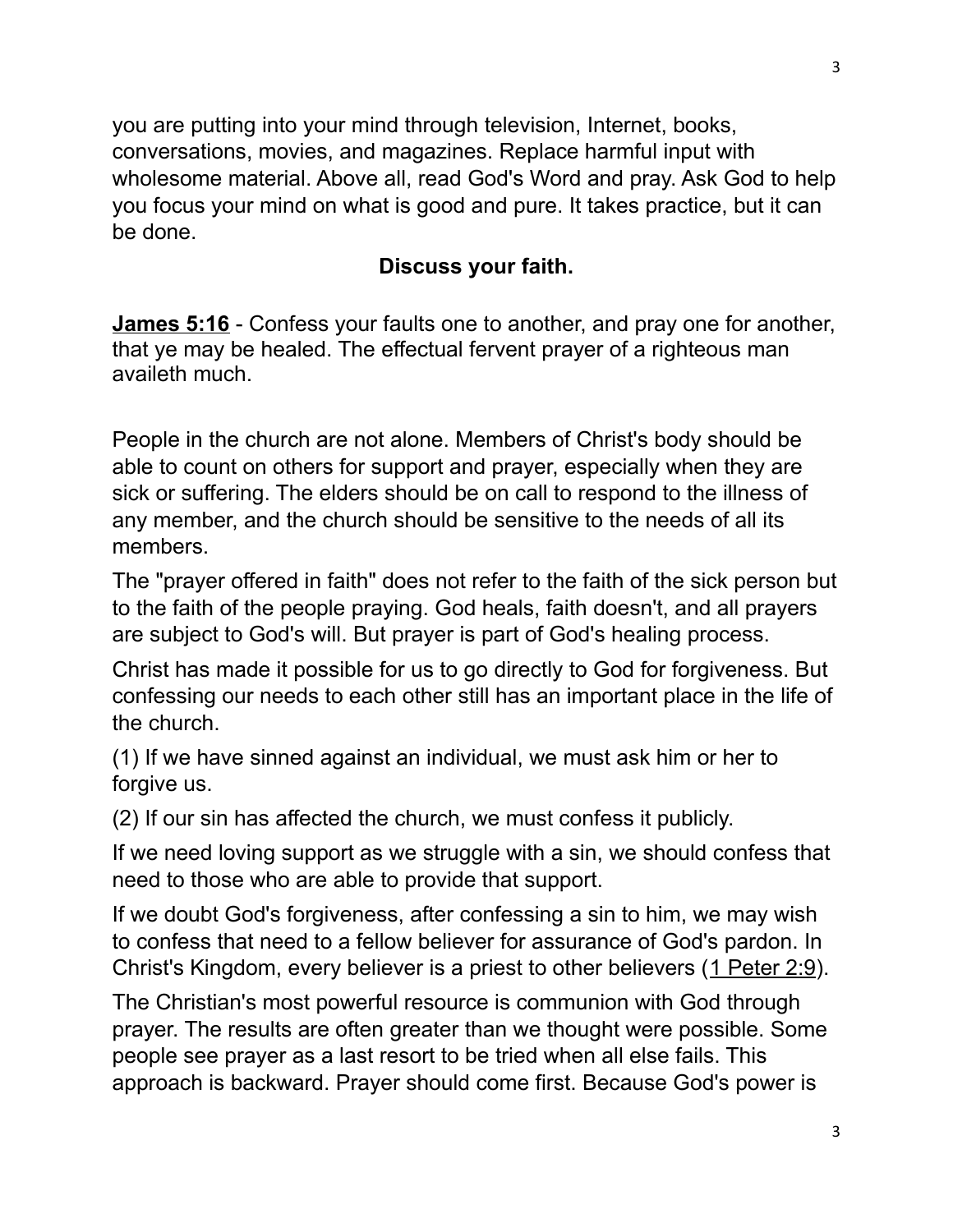infinitely greater than ours, it only makes sense to rely on it—especially because God encourages us to do so.

### **Come boldly to the throne of Grace.**

**[Hebrews 4:16](https://www.kingjamesbibleonline.org/Hebrews-4-16/)** - Let us therefore come boldly unto the throne of grace, that we may obtain mercy, and find grace to help in time of need.

Prayer is our approach to God, and we are to come "boldly." Some Christians approach God meekly with heads hung low, afraid to ask him to meet their needs. Others pray flippantly, giving little thought to what they say. Come with reverence because he is your King. But also come with bold assurance because he is your Friend and Counselor.

### **Cast all your care upon Jesus**.

**[1 Peter 5:7](https://www.kingjamesbibleonline.org/1-Peter-5-7/)** - Casting all your care upon him; for he careth for you.

Carrying your worries, stresses, and daily struggles by yourself shows that you have not trusted God fully with your life. It takes humility, however, to recognize that God cares, to admit your need, and to let others in God's family help you. Sometimes we think that struggles caused by our own sin and foolishness are not God's concern. But when we turn to God in repentance, he will bear the weight even of those struggles. Letting God have your anxieties calls for action, not passivity. Don't submit to circumstances but to the Lord, who controls circumstances.

### **Honor the name of the Father in Prayer.**

**[Matthew 6:9-13](https://www.kingjamesbibleonline.org/Matthew-6-9_6-13/)** - After this manner therefore pray ye: Our Father which art in heaven, Hallowed be thy name. [10] Thy kingdom come. Thy will be done in earth, as it is in heaven. [11] Give us this day our daily bread. [12] And forgive us our debts, as we forgive our debtors. [13] And lead us not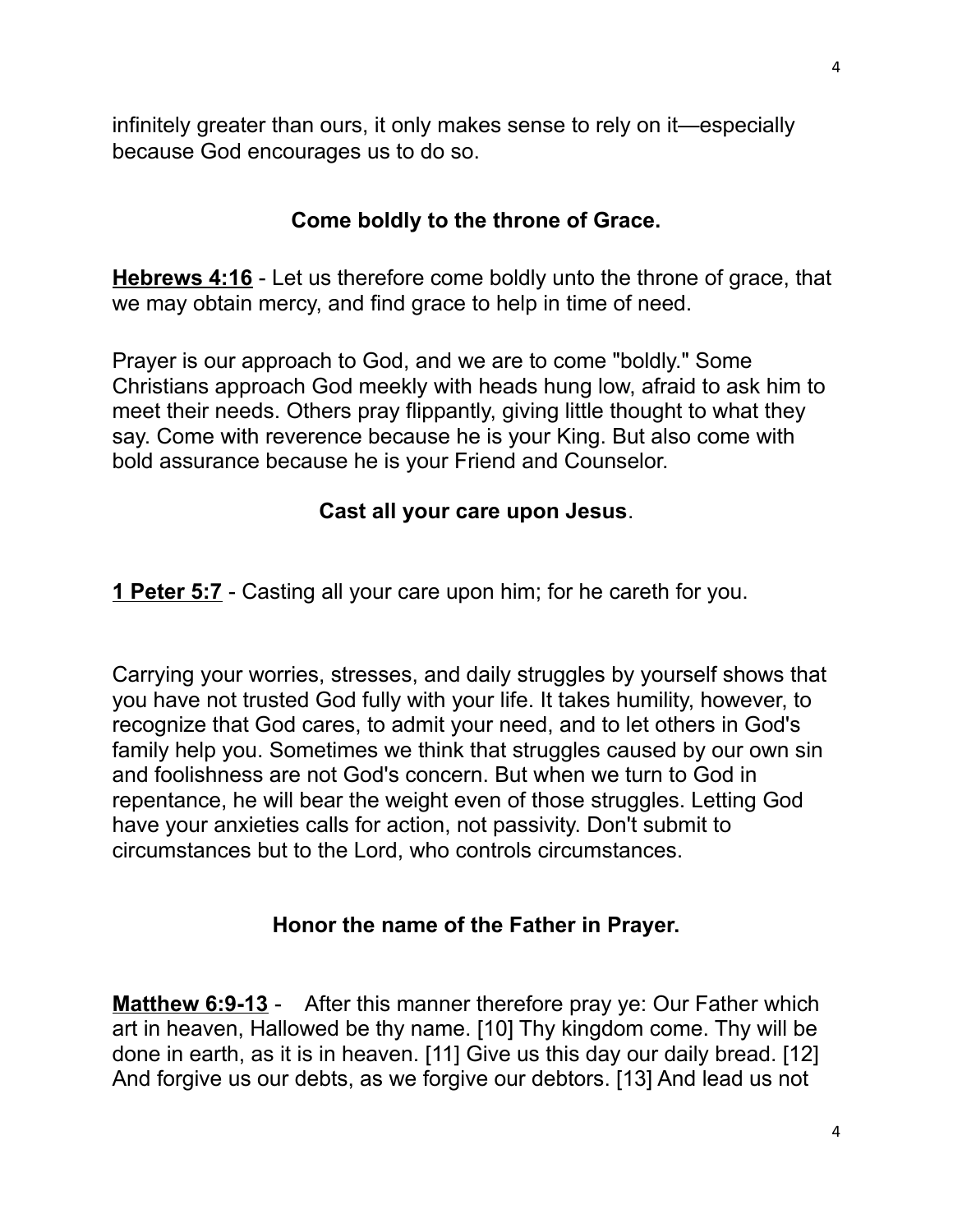into temptation, but deliver us from evil: For thine is the kingdom, and the power, and the glory, for ever. Amen.

### **Pray without ceasing.**

### **[1 Thessalonians 5:17](https://www.kingjamesbibleonline.org/1-Thessalonians-5-17/)** - Pray without ceasing.

We cannot spend all our time on our knees, but it is possible to have a prayerful attitude at all times. This attitude is built upon acknowledging our dependence on God, realizing his presence within us, and determining to obey him fully. Then we will find it natural to pray frequent, spontaneous, short prayers. A prayerful attitude is not a substitute for regular times of prayer but should be an outgrowth of those times.

Paul said that believers should never stop praying. A Christian's persistence is an expression of faith that God answers prayer. Faith shouldn't die if the answers come slowly, for the delay may be God's way of working his will. When you feel tired of praying, know that God is present, always listening, always answering—in ways that he knows are best.

### **Abide under the shadow of the Almighty.**

**[Psalms 91:1-16](https://www.kingjamesbibleonline.org/Psalms-91-1_91-16/)** - He that dwelleth in the secret place of the most high shall abide under the shadow of the Almighty.

God is a shelter, a refuge when we are afraid. The writer's faith in God as protector would carry him through all the dangers and fears of life. This should be a picture of our trust—trading all our fears for faith in him, no matter how intense our fears. To do this we must "live" and "rest" with him [\(91:1\)](http://www.crossbooks.com/verse.asp?ref=Ps+91%3A1). By entrusting ourselves to his protection and pledging our daily devotion to him, we will be kept safe.

### **God will not allow you to be tempted more than you able to bear.**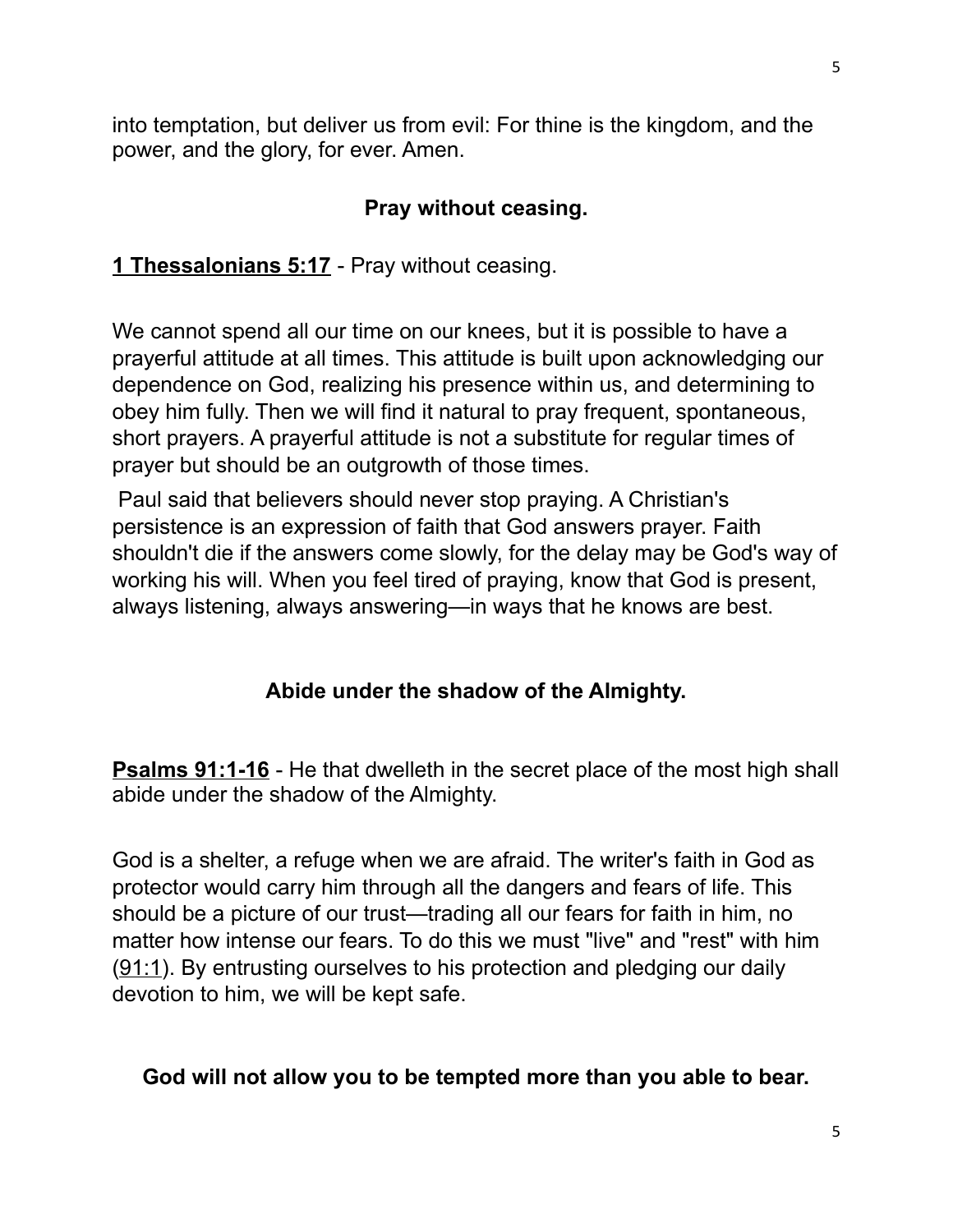**[1 Corinthians 10:13](https://www.kingjamesbibleonline.org/1-Corinthians-10-13/)** - There hath no temptation taken you but such as is common to man: but God [is] faithful, who will not suffer you to be tempted above that ye are able; but will with the temptation also make a way to escape, that ye may be able to bear [it].

In a culture filled with moral depravity and sin-inducing pressures, Paul encouraged the Corinthians about temptation. He said that

(1) Temptations happen to everyone, so don't feel you've been singled out;

- (2) Others have resisted temptation, and so can you;
- (3) Any temptation can be resisted because

God will show you a way out. God will aid you in resisting temptation by helping you

- (1) Recognize those people and situations that give you trouble,
- (2) Run from anything you know is wrong,
- (3) Choose to do only what is right,
- (4) Pray for God's help, and
- (5) Seek friends who love God and can offer help when you are tempted.

Running from a tempting situation is your first step on the way to victory (see [2 Timothy 2:22\)](http://www.crossbooks.com/verse.asp?ref=2Ti+2%3A22).

# **Pray to God in secrete.**

**[Matthew 6:6](https://www.kingjamesbibleonline.org/Matthew-6-6/)** - But thou, when thou prayest, enter into thy closet, and when thou hast shut thy door, pray to thy Father which is in secret; and thy Father which seeth in secret shall reward thee openly.

Some people, especially the religious leaders, wanted to be seen as "holy," and public prayer was one way to get attention. Jesus saw through their self-righteous acts, however, and taught that the essence of prayer is not public style but private communication with God. There is a place for public prayer, but to pray only where others will notice you indicates that your real audience is not God.

Some have concluded that Jesus' directions about private prayer call into question all public prayer. Jesus' own practice indicates this wasn't his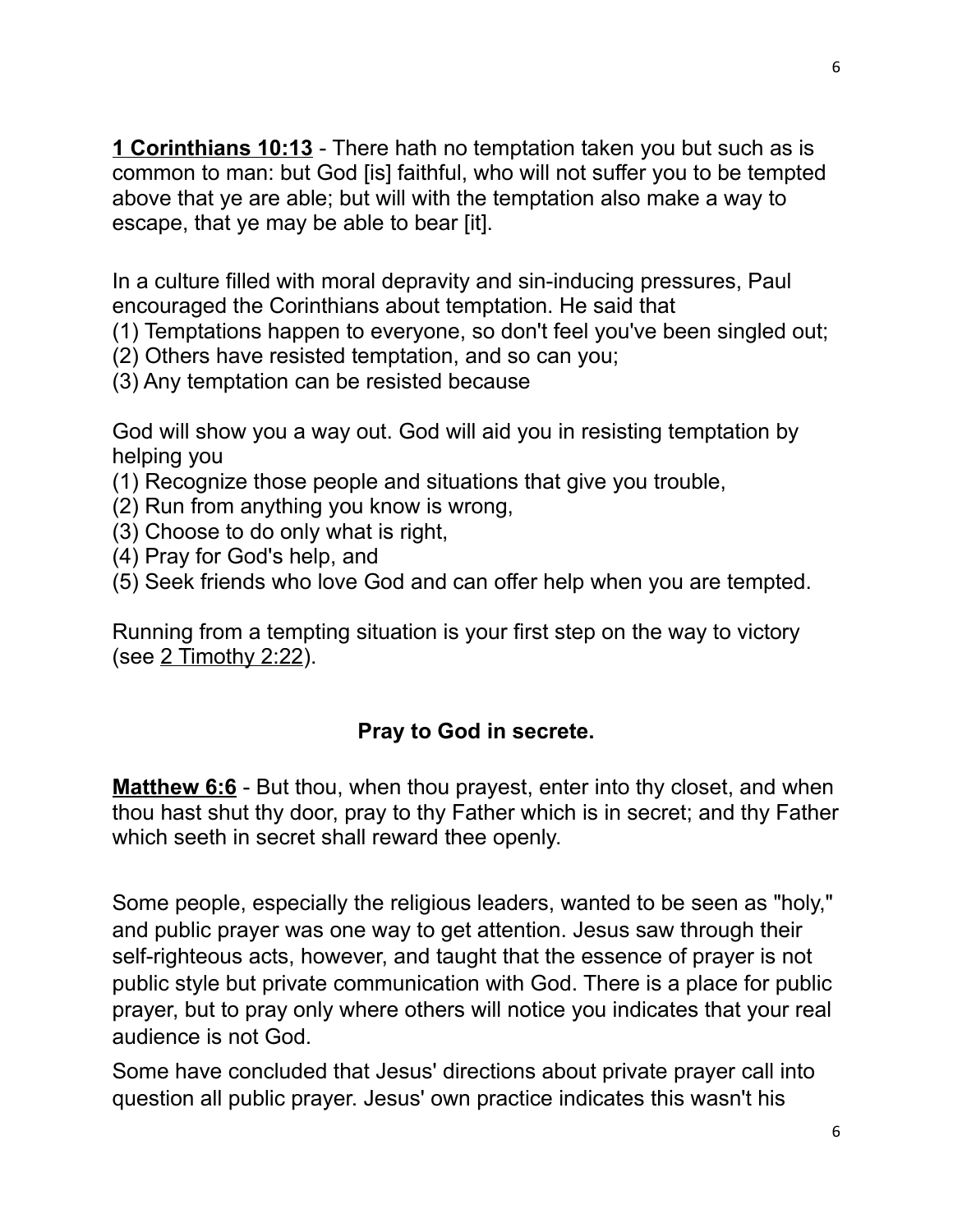intention. The Gospels record Jesus at prayer both privately  $(14:23)$  and publicly [\(14:18, 19\)](http://www.crossbooks.com/verse.asp?ref=Mt+14%3A18-19).

Again, Jesus was drawing attention to the motives behind actions. The point really wasn't a choice between public and private prayer but between heartfelt and hypocritical prayer. When asked to pray in public, focus on addressing God, not on how you're coming across to others.

## **Men should always pray.**

**[Luke 18:1](https://www.kingjamesbibleonline.org/Luke-18-1/)** - And he spake a parable unto them [to this end], that men ought always to pray, and not to faint;

To persist in prayer and not give up does not mean endless repetition or painfully long prayer sessions. Constant prayer means keeping our requests continually before God as we live for him day by day, believing he will answer.

When we live by faith, we are not to give up. God may delay answering, but his delays always have good reasons. As we persist in prayer, we grow in character, faith, and hope.

### **Through obedience, God will set you above all other nations.**

### **Let the afflicted pray.**

**[James 5:13](https://www.kingjamesbibleonline.org/James-5-13/)** - Is any among you afflicted? Let him pray. Is any merry? Let him sing psalms.

A person with a reputation for exaggeration or lying often can't get anyone to believe him on his word alone. Christians should never become like that. Always be honest so that others will believe your simple yes or no. By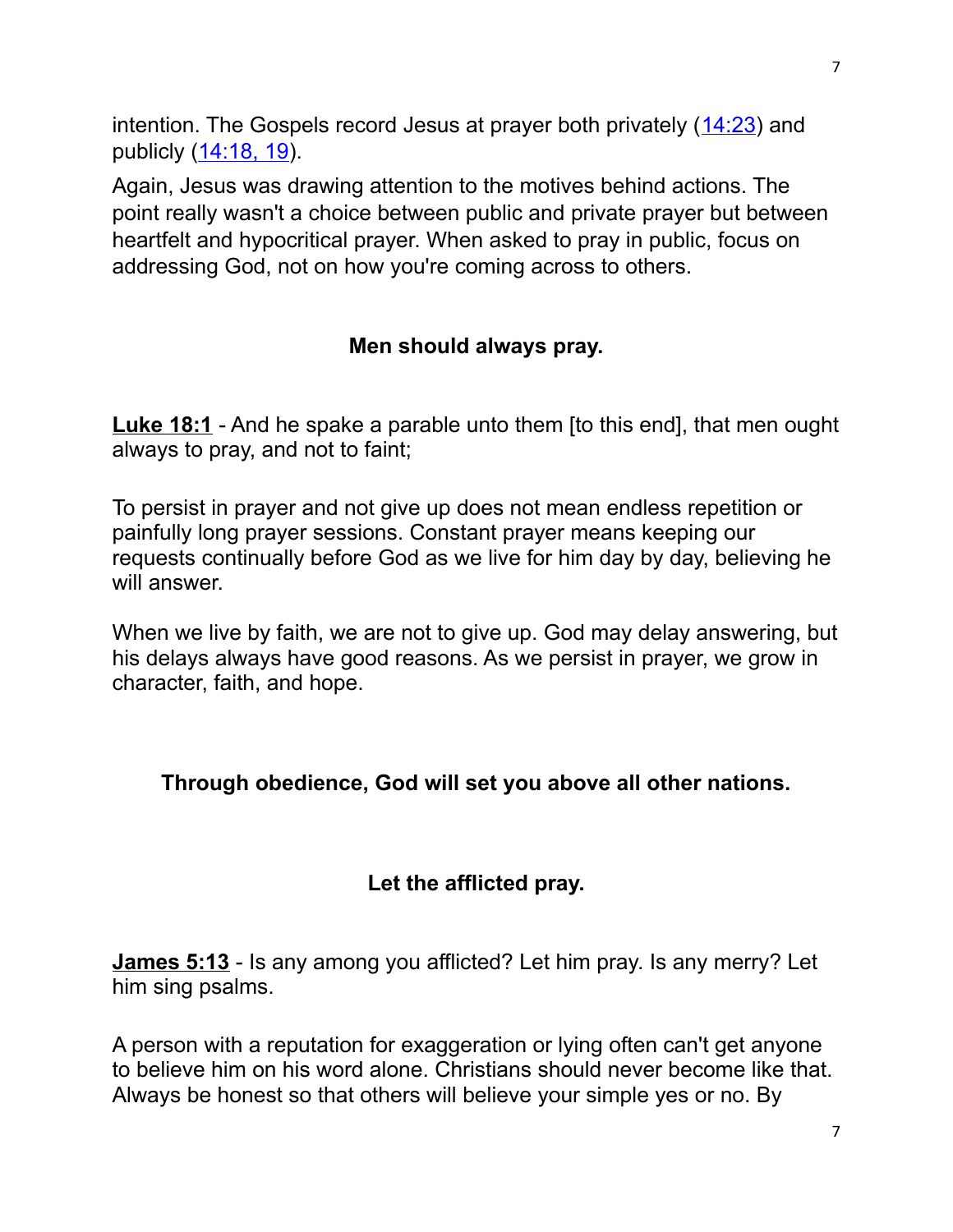avoiding lies, half-truths, and omissions of the truth, you will become known as a trustworthy person.

# **The riches in God's glory shall supply all your needs.**

**[Philippians 4:19](https://www.kingjamesbibleonline.org/Philippians-4-19/)** - But my God shall supply all your need according to his riches in glory by Christ Jesus.

We can trust that God will always meet our needs. Whatever we need on earth he will always supply, even if it is the courage to face death as Paul did.

Whatever we need in heaven he will supply. We must remember, however, the difference between our wants and our needs. Most people want to feel good and avoid discomfort or pain. We may not get all that we want. By trusting in Christ, our attitudes and appetites can change from wanting everything to accepting his provision and power to live for him.

### **The inward man is renewed day by day.**

**[2 Corinthians 4:16](https://www.kingjamesbibleonline.org/2-Corinthians-4-16/)** - For which cause we faint not; but though our outward man perish, yet the inward [man] is renewed day by day.

 It is easy to lose heart and quit. We all have faced problems in our relationships or in our work that have caused us to think about giving up. Rather than quitting when persecution wears us down,

Paul concentrated on the inner strength that came from the Holy Spirit [\(Ephesians 3:16\)](http://www.crossbooks.com/verse.asp?ref=Eph+3%3A16). Don't let fatigue, pain, or criticism force you off the job.

Renew your commitment to serving Christ. Don't forsake your eternal reward because of the intensity of today's pain. Your very weakness allows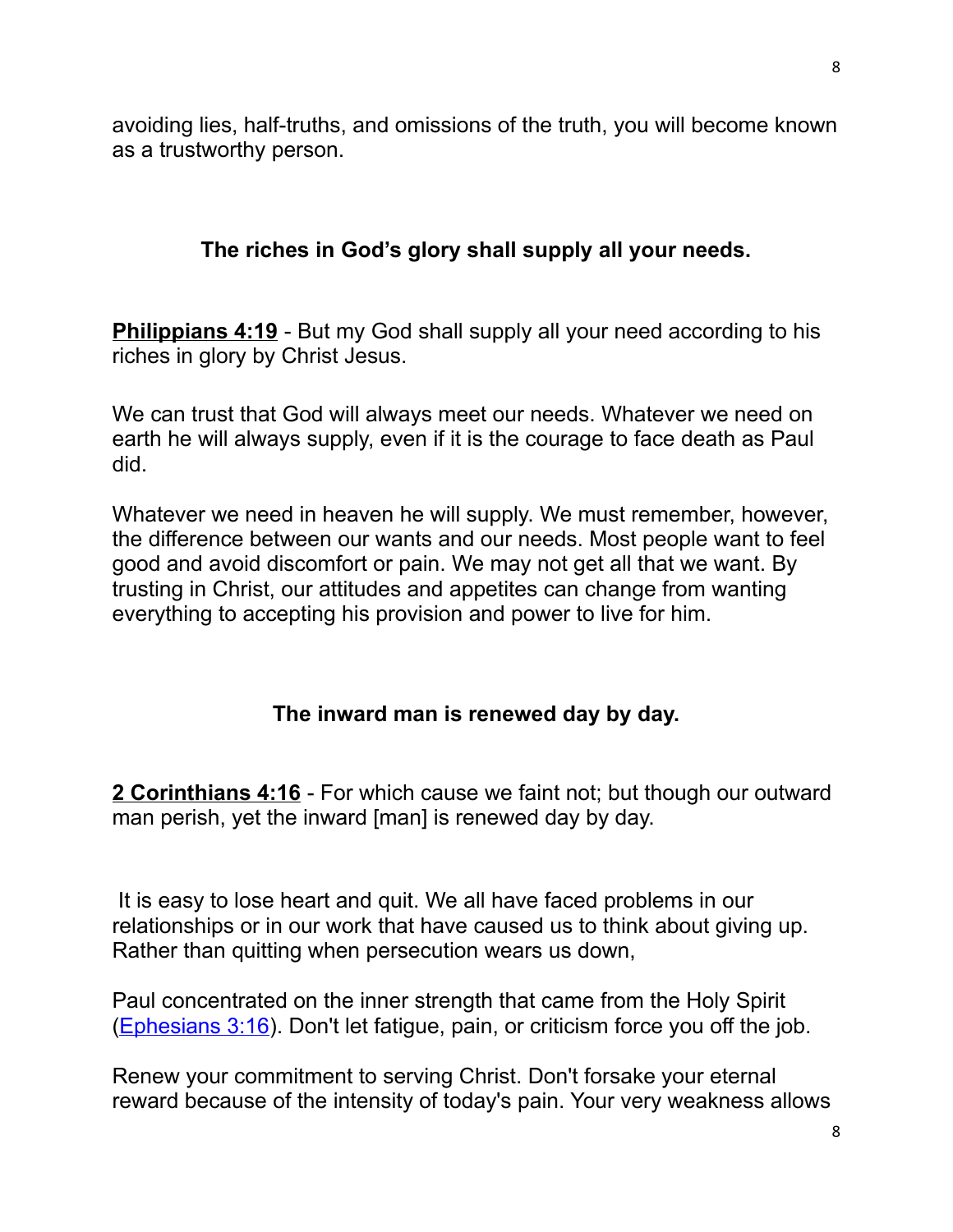the resurrection power of Christ to strengthen you moment by moment.

# **Pray that you do not enter temptation.**

**[Matthew 26:41](https://www.kingjamesbibleonline.org/Matthew-26-41/)** - Watch and pray, that ye enter not into temptation: the spirit indeed [is] willing, but the flesh [is] weak.

Jesus used Peter's drowsiness to warn him about the kinds of temptation he would soon face. The way to overcome temptation is to keep alert and pray. Keeping alert means being aware of the possibilities of temptation, sensitive to the subtleties, and spiritually equipped to fight it.

Because temptation strikes where we are most vulnerable, we can't resist it alone. Prayer is essential because God's strength can shore up our defenses and defeat Satan's power.

### **Do not use vain repetition in prayer.**

**[Matthew 6:7](https://www.kingjamesbibleonline.org/Matthew-6-7/)** - But when ye pray, use not vain repetitions, as the heathen [do]: for they think that they shall be heard for their much speaking.

Repeating the same words over and over like a magic incantation is no way to ensure that God will hear your prayer. It's not wrong to come to God many times with the same requests—Jesus encourages *persistent* prayer. But he condemns the shallow repetition of words that are not offered with a sincere heart.

We can never pray too much if our prayers are honest and sincere. Before you start to pray, make sure you mean what you say.

### **Christ died for us while we were yet sinners.**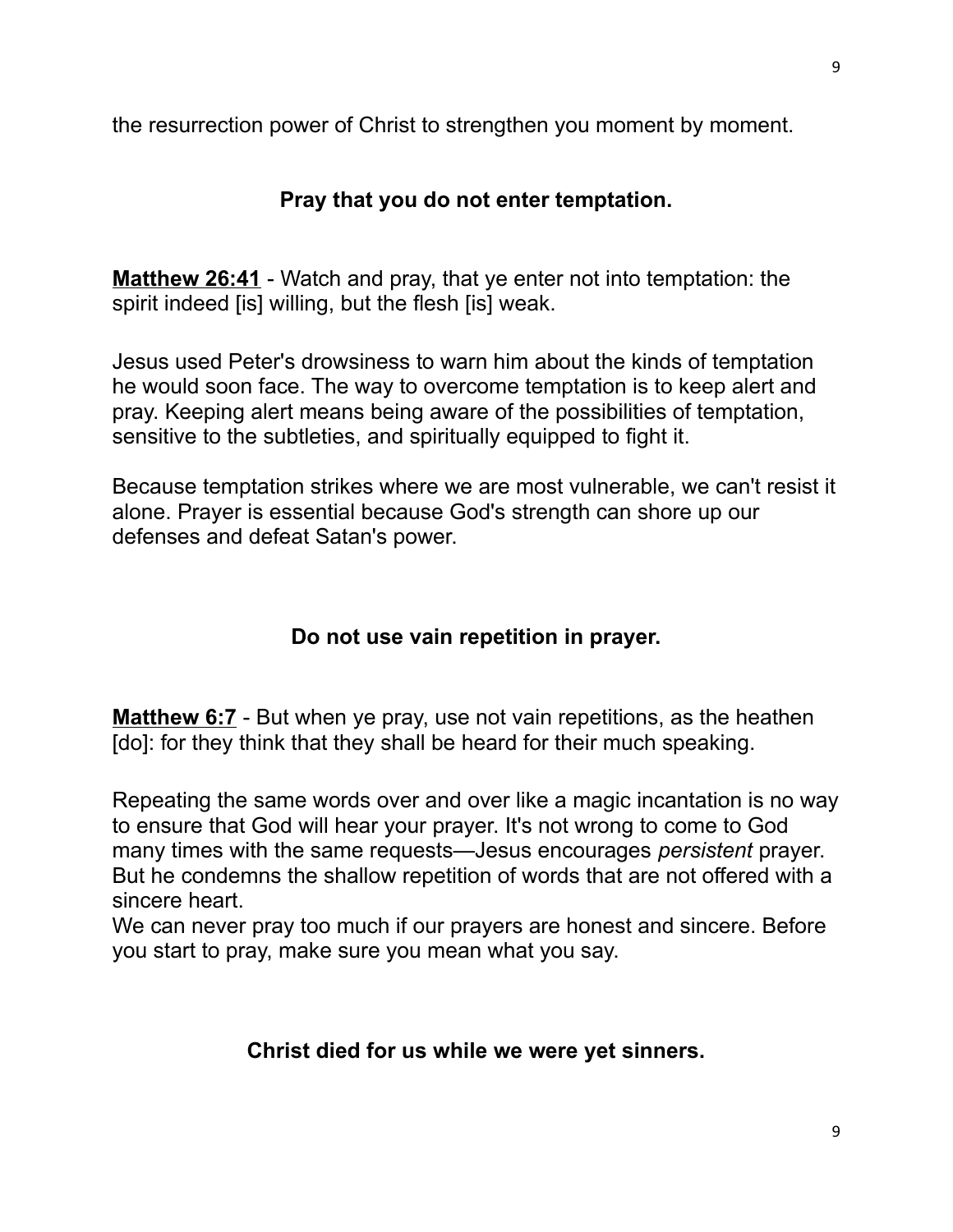**[Romans 5:8](https://www.kingjamesbibleonline.org/Romans-5-8/)** - But God commendeth his love toward us, in that, while we were yet sinners, Christ died for us.

*While we were still sinners—* these are amazing words. God sent Jesus Christ to die for us, not because we were good enough, but just because he loved us. Whenever you feel uncertain about God's love for you, remember that he loved you even before you turned to him.

#### **Ask, seek and find.**

#### **[Matthew 7:7-11](https://www.kingjamesbibleonline.org/Matthew-7-7_7-11/)**

 Ask, and it shall be given you; seek, and ye shall find; knock, and it shall be opened unto you: [8] for every one that asketh receiveth; and he that seeketh findeth; and to him that knocketh it shall be opened. [9] Or what man is there of you, whom if his son ask bread, will he give him a stone? [10] Or if he ask a fish, will he give him a serpent? [11] If ye then, being evil, know how to give good gifts unto your children, how much more shall your Father which is in heaven give good things to them that ask him?

Jesus tells us to persist in pursuing God. People often give up after a few halfhearted efforts and conclude that God cannot be found. But knowing God takes faith, focus, and follow-through, and Jesus assures us that we will be rewarded. Don't give up in your efforts to seek God. Continue to ask him for more knowledge, patience, wisdom, love, and understanding. He will give them to you.

 The children in Jesus' example asked their father for bread and fish good and necessary items. If the children had asked for a poisonous snake, would the wise father have granted the request?

Sometimes God knows we are praying for "snakes" and does not give us what we ask for, even though we persist in our prayers. Nor will God give us "stones" or "snakes" instead of what we need.

As we learn to know God better as a loving Father, we learn to ask for what is good for us, and then he grants it.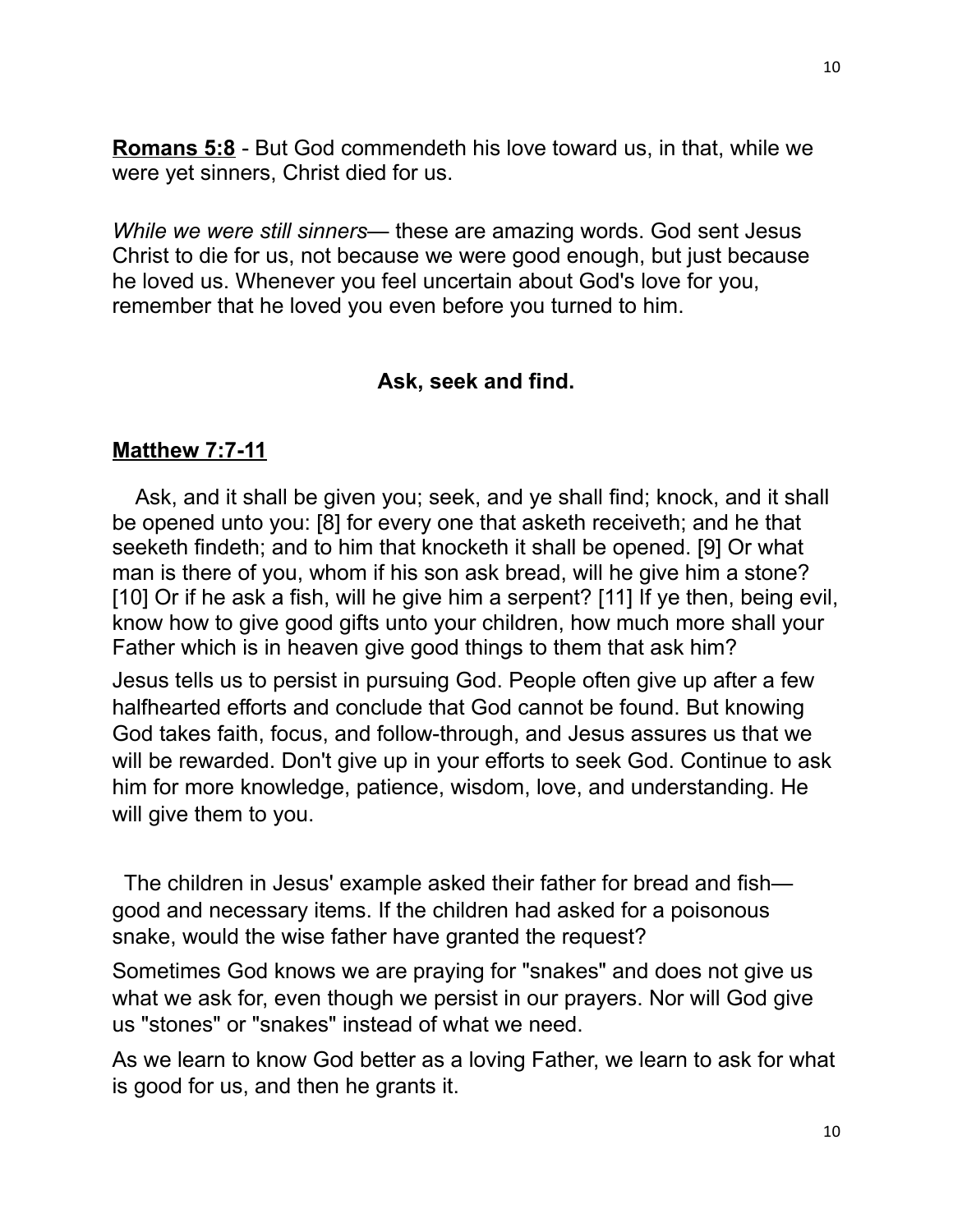Christ is showing us the heart of God the Father. God is not selfish, begrudging, or stingy, and we don't have to beg or grovel as we come with our requests. He is a loving Father, who understands, cares, and comforts. If humans can be kind, imagine how kind God, the Creator of kindness, can be.

Jesus used the expression "you sinful people" to contrast sinful and fallible human beings with the holy and perfect God.

# **Trust Christ to care for you in the future.**

# **[Matthew 6:31-33](https://www.kingjamesbibleonline.org/Matthew-6-31_6-33/)**

 Therefore take no thought, saying, what shall we eat? Or, what shall we drink? Or, Wherewithal shall we be clothed? [32] (For after all these things do the Gentiles seek :) for your heavenly Father knoweth that ye have need of all these things. [33] But seek ye first the kingdom of God, and his righteousness; and all these things shall be added unto you. To "seek the Kingdom of God above all else" means to put God first in your life, to fill your thoughts with his desires, to take his character for your pattern, and to serve and obey him in everything. What is really important to you? People, objects, goals, and other desires all compete for priority. Any of these can quickly become most important to you if you don't actively choose to give God first place in *every area* of your life.

### **Rev. 3:20**

 Behold, I stand at the door, and knock: if any man hear my voice, and open the door, I will come in to him, and will sup with him, and he with me.

# **To ask Jesus to come into your heart, please pray this Prayer**:

Dear Lord Jesus, I believe you are the Christ, the Son of the Living God. I ask you to forgive me of my sins and coming into my heart. I accept you as savior and will follow you as Lord. Amen.

# **References:**

Holy Bible: King James Translation